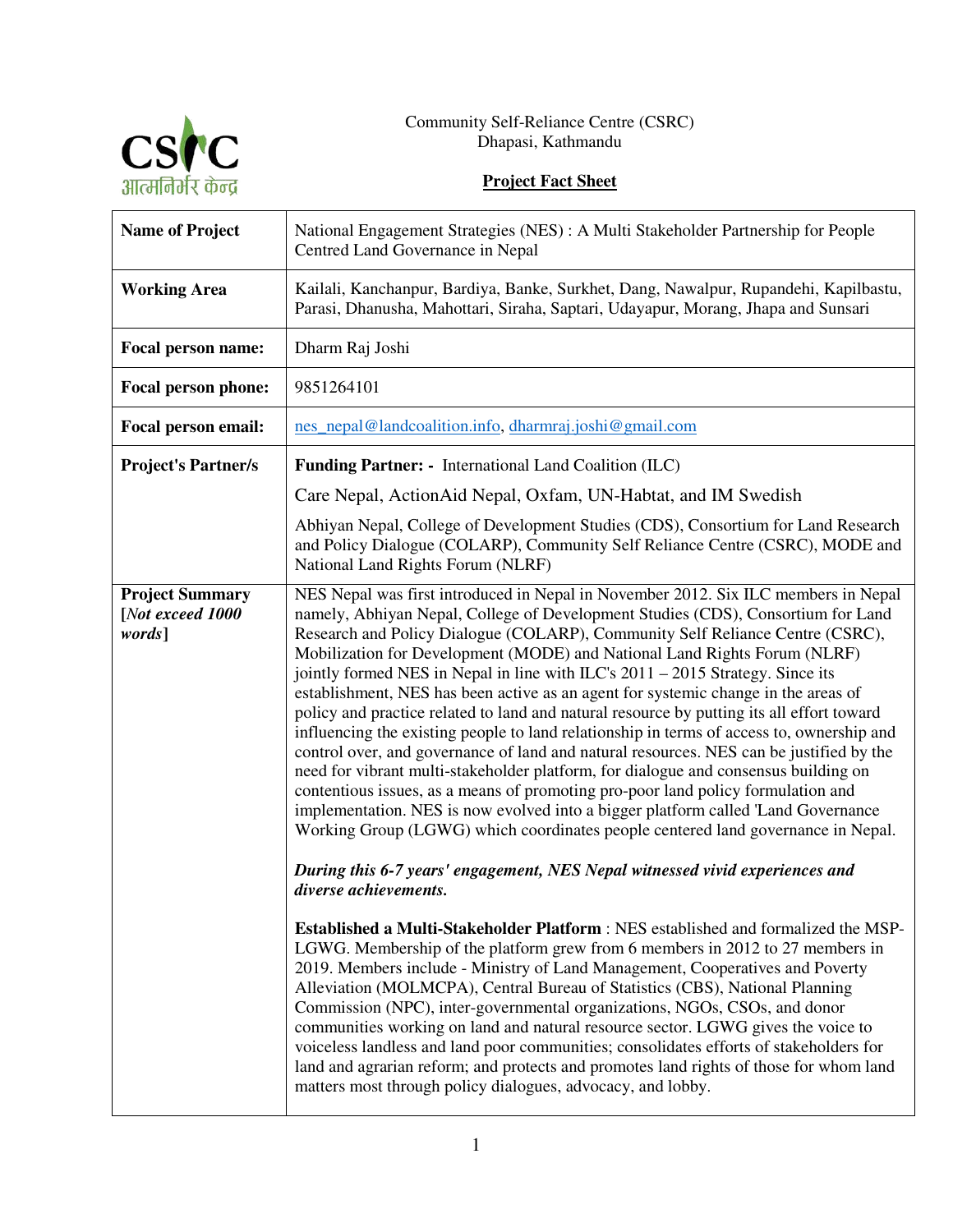**Increased Evidence based Research**: During this period, NES members undertook several research activities and produced standard research reports, policy briefs, and position papers which are now being used as an evidences for policy advocacy. Studies include but not limited to Joint land ownership and Women's Land entitlement (2012- 2015), Analysis of Common property resource and policy gaps in forest tenure (2012- 2015); Case studies on violation of forest tenure by community forest user groups (2012- 2015); Innovative Pro-Poor land governance in Nepal (2015); CSO Land Monitoring report (2016; 2017; & 2018); Increasing trend of leaving land fallow and food insecurity (2016); Policies and practices of land tenure among indigenous peoples of Nepal (2017); Context mapping of Land and Natural Resources (2018/19); management of land, agriculture, and natural resources in local level: policy, laws, institutional structure and good governance (2018).

**Institutionalization and democratization of People's Organization:** Supported National Land Rights Forum (NLRF), a national alliance of landless, land poor, smallholder peasants, agricultural laborers, and informal settlers; to expand its regional, district and village chapters called PLRF, DLRF and VLRFs respectively. NLRF reached to approximately 100 thousand organized members from land poor, landless, tenants, agricultural laborer, dalit, harawa, charawa, haliya and kamaiya communities from 56 districts out of 77. Participation of women, dalit, indigenous people is ensured. There is a provision of at least 50 percent representation of women in each structure of LRF.

**Evidence based land debate on Land Issues**: in collaboration with ILC, NES Nepal organized series of policy debates to connect grassroots with policy makers at central level to provide strong, valid and reliable evidences for informed policy decisions. It is also utilized not just as a technical part but as a political and social process, contestation and bargaining among diverse stakeholders to reconcile their perspectives towards land resource.

**Policy level engagement:** it has a three pronged achievement i) policy formulation, ii) policy amendment and iii) policy implementation.

i) *Policy formulation*: NES Nepal was a member of land related policy drafting committee in 2015. Along the journey NES contributed in – formulating 13 point action plan for land reform in 2012/13; Land Use Act, 2019; Right to Housing Act, 2018; Right to food and food sovereignty Act, 2018; National Land Policy 2019; including land rights and land reform related agendas in the Constitution of Nepal and in the Agriculture Development Strategy 2015-2035 (2014); preparing guidelines for Joint Land Ownership; Land Registration Guideline for Earthquake Victims, 2016; facilitated The Council of Minister to endorse guidelines and regulations for  $6<sup>th</sup>$  amendment of the Land Reform Act 1964 (Aug 2016); provided feedback and contributed on draft Guthi Act and for  $8<sup>th</sup>$  amendment to the Land Reform Act 1964 (under the review in National Assembly after passed by the parliament).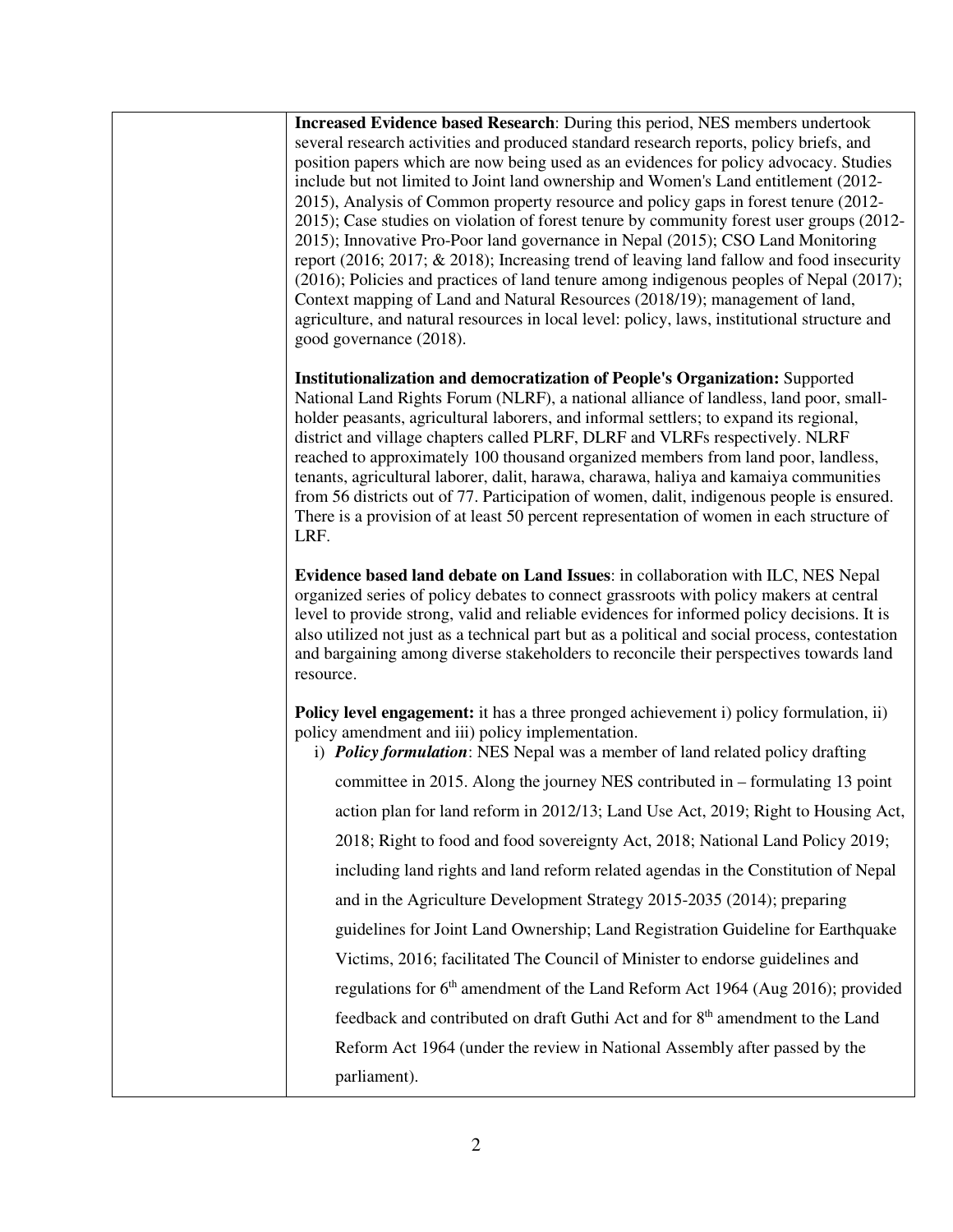- ii) *Policy Amendments*: Sixth, and Seventh Amendment of the Land Reform Act 1964 (2016; 2018); Amendment of the Land Use Policy 2012 (2015); and provided feedback for 8<sup>th</sup> amendment to the Land Reform Act 1964 (under the review in National Assembly after passed by the parliament).
- iii) *Policy Implementation*: NES become a member of policy drafting committee while CSRC acted as a secretariat for National Land Policy formulation process; government accepted 13 point action plan for scientific land reform prepared by NES members in 2013; government formed 'Tenancy problem solving Unit' with in the Ministry of Land Management in 2018; re-opened the tenancy land right claim application; government agreed to provide land to landless and homeless Dalits for one time.

| S.N.           | Particulars                                                               | Number of     |
|----------------|---------------------------------------------------------------------------|---------------|
|                |                                                                           | Households    |
|                | Period                                                                    | $2012 - 2019$ |
| 1              | Landless people received Land Ownership certificate                       | 2193          |
| $\overline{2}$ | <b>Utilized Public Land</b>                                               | 1661          |
| 3              | Received Landless ID card (with in VLRF)                                  | 15451         |
| $\overline{4}$ | Application filed for Landless ID card                                    | 38399         |
| 5              | Joint land ownership received                                             | 2264          |
| 6              | Members of NLRF                                                           | 99200         |
| 7              | Applications for Tenancy Land Right Filed                                 | 31472         |
| 8              | Decisions made on the Tenancy Land separation Case                        | 409           |
| 9              | <b>Tenants Received land</b>                                              | 957           |
| 10             | Land Ownership Certificate (Village Block Land)                           | 4544          |
| 11             | Prevention from Eviction                                                  | 442           |
| 12             | Capacity building training to land rights activists                       | 700           |
| 13             | Earthquake affected informal settlers filed application<br>for land right | 12955         |

Quantitative achievements of the NES gained from 2012 to 2015 NES Nepal can be seen clearly from the table below:

Apart from above mentioned achievements, NES members have been consulted by CSO members for collaborative work; Policy makers specially on Land have been requesting technical support, and information while formulating land related policies. Therefore, NES feels proud of its engagement where it mobilizes and influences both policies and practices of policy makers and public.

## **Land Question in the Development of Nepal**

First, implementation of Land Reform Act 1964. Scientific land reform in Nepalese context is considered as a vehicle to increase the pace of the development progress,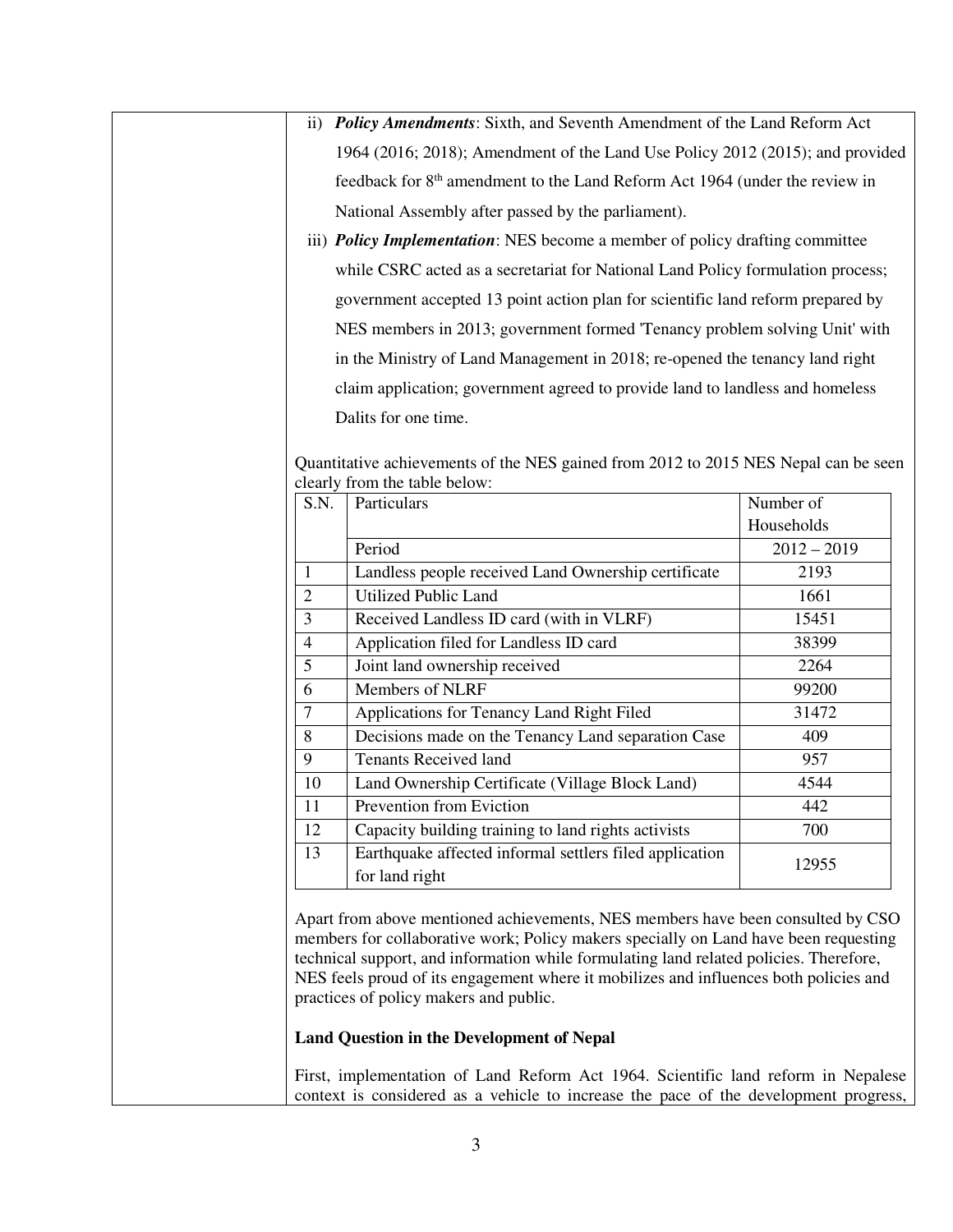however no clear idea on how exactly it can be done. Provision of Land ceiling provisioned by the Land Reform Act 1964 remained unimplemented and therefore effort of the land reform remained unsuccessful in Nepal. In this context, the main land question, which have been inextricably intertwined with the national development in Nepal is about unequal distribution of land resource and haphazard utilization.

Second, land tenure security. Landless people, people residing in unregistered, public and community land and tenants of private and Guthi land don't feel quite secure living in their current places and situation as they don't have legal land titles and the possibility of government or powerful elites taking land away from them always looms over.

Third, land acquisition and compensation. Government is a biggest land lord. It can acquire anyone's land anytime in the name of 'public usage' or for development interventions. Process of acquiring land and providing proper compensations has not clearly been described in the related laws and policies. Therefore, two completely distinct scenarios are surfaced in the last few years – one, government or large project owners/implementers hardly take free prior informed consent, rarely provide sufficient compensation and adequate options for relocation. The other, communities forward unnecessarily high demand for both compensation amount and relocation standard. Which has been resulting in livelihood insecurities and extended delay as well as extra project cost.

Fourth, land information and Data. Government don't have updated land data base. It is very difficult to find the very basic information on availability of land by land use, land type, and land ownership (disaggregated by gender, caste, region) and land deals. Therefore, the existing land data that government has is always being questioned as it does not present a real picture. In this situation, many of the development plans are beyond successful implementations.

## **Key challenges**

The trends of increasing control of invisible power over [agricultural] land and gradual erosion of control of the local communities not only resulting in systemic exclusion of comparatively weaker section – *indigenous peoples', small-holder farmers, rural-women, dalits, tenant farmers, landless communities and agricultural laborers including Haliya, Kamaiya, Kamlari, Harawa and Charawa –* of the societies but also providing significant challenges in institutionalizing their agencies that can restore lost control.

ILC's support has substantively played an instrumental role in creating and formalizing interactive platform that provides common space to marginalized communities, policy makers, practitioners and researchers to discuss contemporary land issues pertinent to tenure security, land rights and land governance. Through this platform, both beneficiary of the policy, and policy makers have been exchanging their perspectives to figure-out the necessary policy direction and it also help plan common programs and monitor the change. Meanwhile, some key challenges surfaced which rationalize the continuation of the ILC's support in Nepal.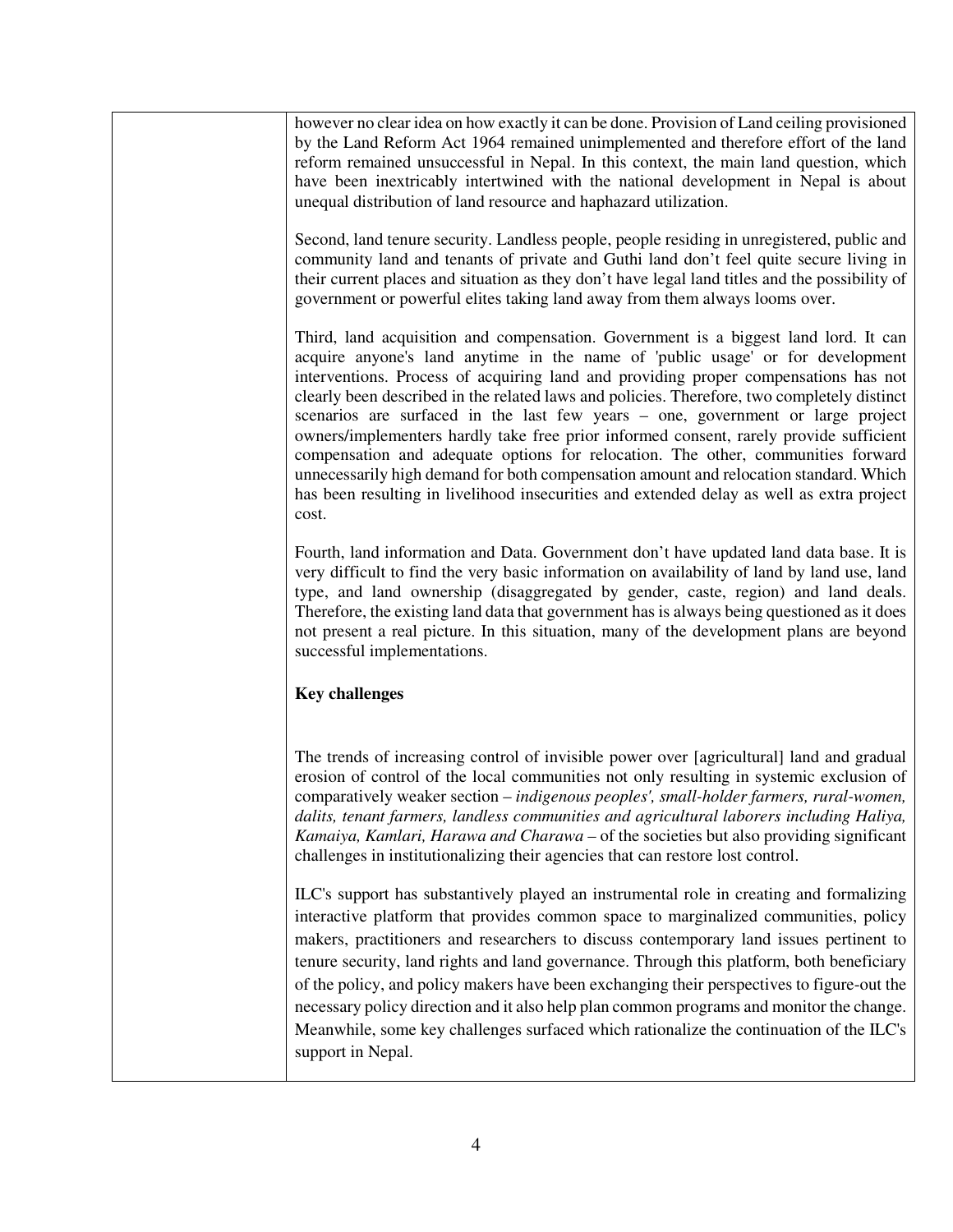- Meanwhile, the role ILC plays at national, regional and global level has increasingly been influential in policy formulation process, the key challenge contemporary time witnessed as way forward for its members is to show how people centered policies that were formulated can be translated into reality?
- Multi-stakeholder has been the heart of creating consensus on the controversial policy issues, but it was not on the top of NES agenda before. Now strengthening MSP as a vibrant platform for land policy dialogue is one of the major priority of NES Nepal. Therefore, the challenge envisioned is to generate resource for smooth functioning for future intervention.



## *Figure 1: Key challenges of LGWG*

• Government has endorsed different policies related to land and other natural resources, while the key ministries and departments like Ministry of Forest and Soil Conservation (MoFSC); Ministry of Energy, Water Resources and Irrigation (MoEWRI); Ministry of Urban Development (MoUD), Ministry of Agriculture Development (MoAD), Ministry of Physical Infrastructure and Transport (MoPIT); Ministry of Drinking Water and Sanitation (MoDWS) and Ministry of Land Management, Cooperatives, and Poverty Alleviation (MoLMCPA) as well as the related department have conflicting view, and different understanding about the land. The implementation of the people centered provisions for secure land tenure, and land rights of the people pretty much depends on the inter-and-intra ministerial coordination and cooperation. Therefore, LGWG takes it as a challenge to establish common understanding about land, its use, management and governance among related stakeholders. Land rights can not be realized in isolation it needs to dealt with integrated approach.

Key Research Questions of the NES

*1. What are the implications to govern and manage land based resources in Nepal?*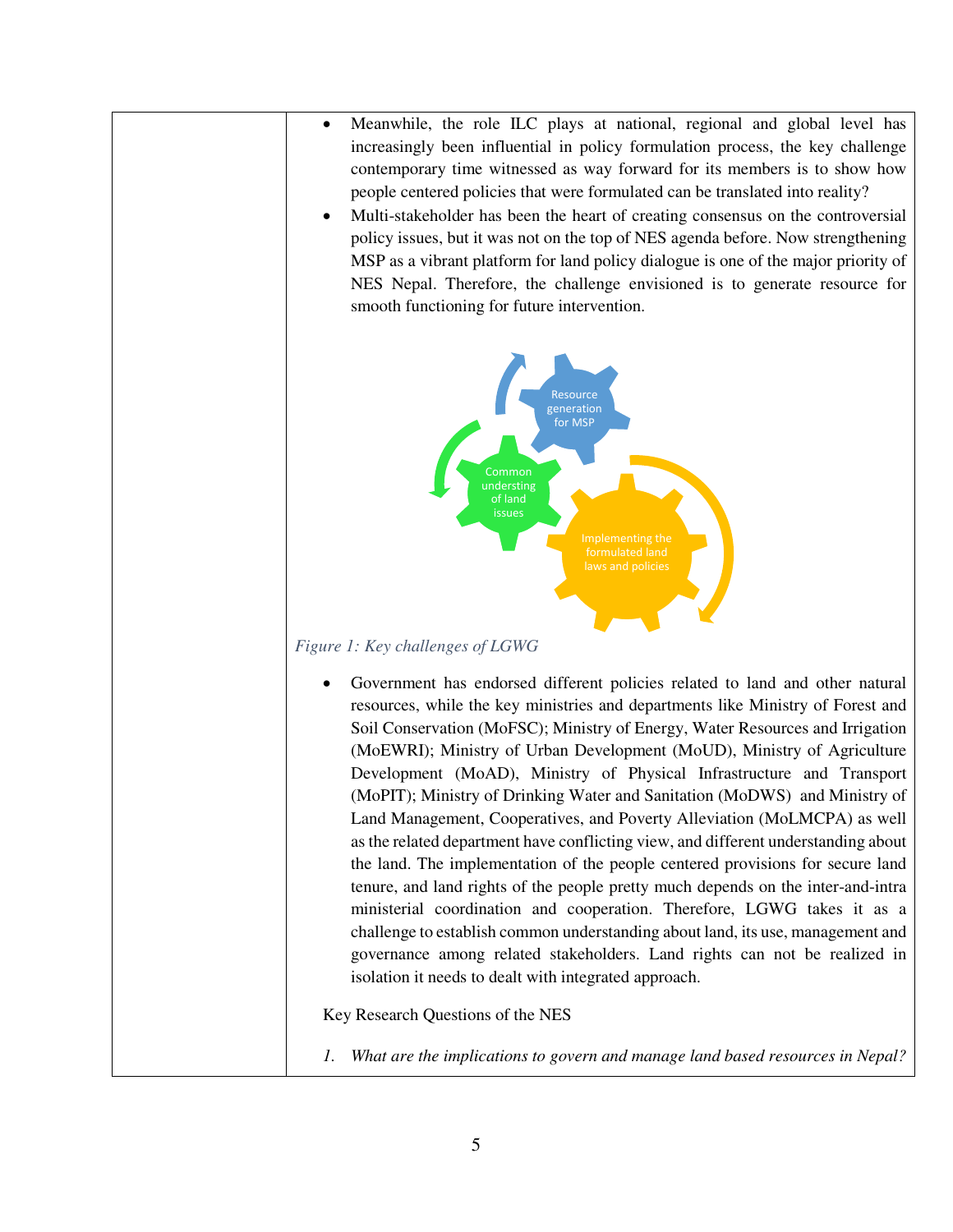|                              | Which of the land reform approach will serve the best the public, private,<br>2.<br>governmental, community and Guthi land governance and management - for<br>economic prosperity, social justice, environmental sustainability, and sustainable<br>development in Nepal?<br>3. How will land policy respond to the volatile and versatile realities of land market<br>in the ever changing policy environment?<br>These are the daunting question for land community that have come together under<br>the LGWG – the MSP to work collectively to address the land question in Nepal. |
|------------------------------|---------------------------------------------------------------------------------------------------------------------------------------------------------------------------------------------------------------------------------------------------------------------------------------------------------------------------------------------------------------------------------------------------------------------------------------------------------------------------------------------------------------------------------------------------------------------------------------|
| Objectives of the<br>Project | <b>2.1. Goal</b><br>The overarching objective for this period is to enhance socio-economic condition of<br>landless, tenants and small holders through improved land governance.                                                                                                                                                                                                                                                                                                                                                                                                      |
|                              | 2.2. Outcomes<br>pro-poor and gender sensitive policies on land rights are formulated and<br>1.<br>implemented.<br>Increased access to and ownership over land of landless, tenants and marginalized<br>2.<br>farmers.<br>With the above listed outcome, change at 3 level as presented below is expected:                                                                                                                                                                                                                                                                            |
|                              | <b>Changes in Practice</b><br>Access to and ownership over land for land poor/deprived agricultural households<br>enhanced through improved implementation of enabling pro-poor land policies and<br>$\label{eq:genulation} legislation$<br><b>Changes in Policies</b>                                                                                                                                                                                                                                                                                                                |
|                              | Pro-poor and gender sensitive land related policies and acts formulated.<br><b>Strengthened Capacity of the LGWG for Transformation</b><br>Policy and change makers use LGWG as a common space to channelize increased<br>investments and other resources for joint actions aimed at improved land governance and<br>translating those actions into practice through pro poor principles already enshrined in<br>the Constitution and other policies.                                                                                                                                 |